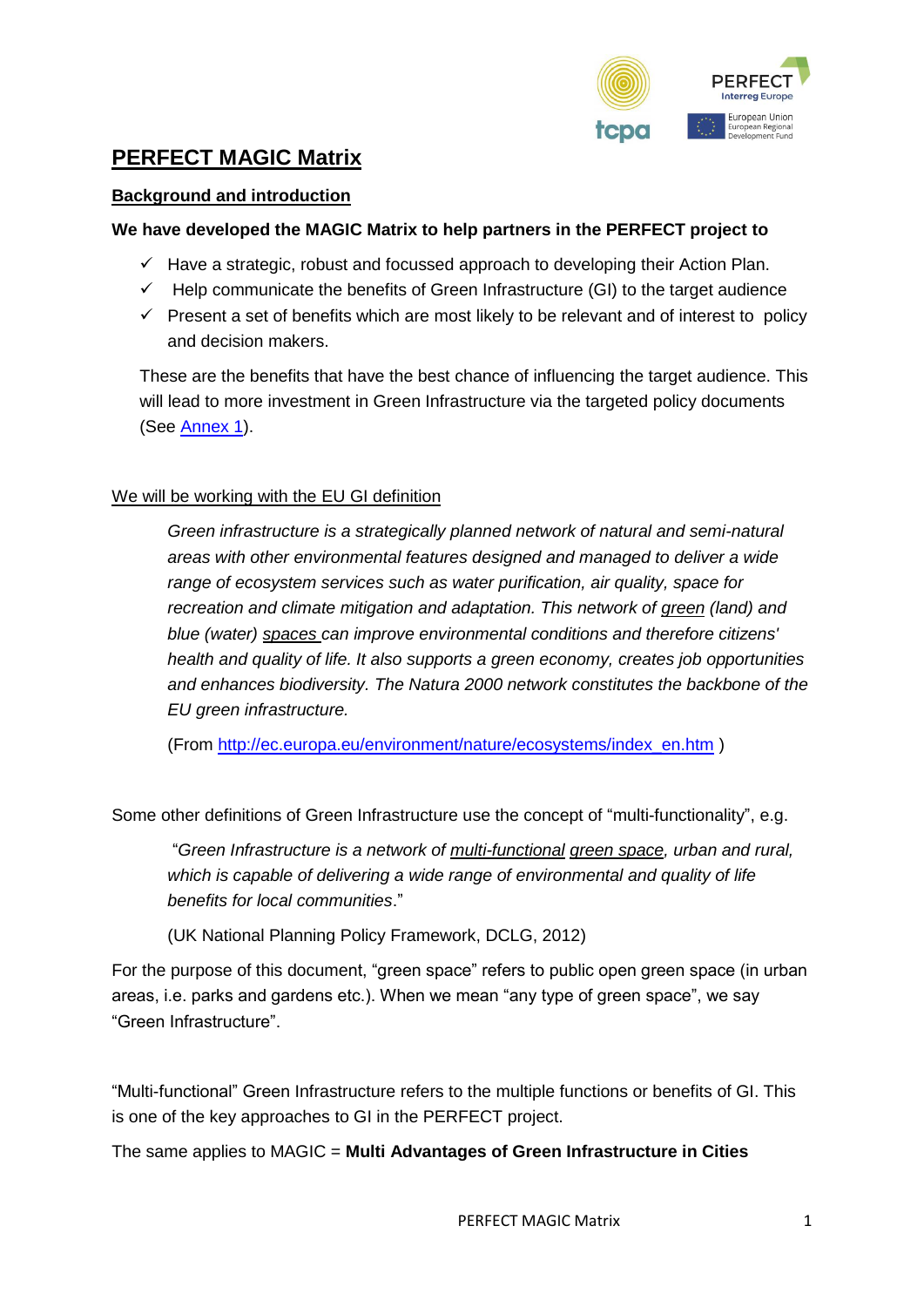

# **The MAGIC Matrix 10 benefits – 10 interventions**

To ensure focus and clarity of the message, we have focussed benefits on those relevant to economic aims. All projects and all case studies should demonstrate a contribution to **economic** growth while delivering multiple benefits. In many areas that will include sustainable housing development.

The starting point for the communication are **the needs and policy priorities of the target audience**. We need to communicate that Green Infrastructure investment is a way to achieve their goals and targets. Presenting GI as a solution to a problem can be very powerful. We cannot just make claims. We need robust evidence to back up any claims we make.

The MAGIC MATRIX brings together the most relevant benefits to promote GI from a long list of benefits defined by the EU. (see [Annex 2\)](#page-4-0)

Benefits included are

- $\triangleright$  Relevant for urban areas
- ➢ Relevant for Economic Policy
- $\triangleright$  Well evidenced, including economic value (strong link between cause and effect)<sup>1</sup>
- ➢ Addressing sustainability problems that have significant economic costs

| <b>Benefit group</b> | <b>Benefit</b>                                          | <b>Example/comment</b>                                                        |  |  |
|----------------------|---------------------------------------------------------|-------------------------------------------------------------------------------|--|--|
| Socio-<br>Economic   | <b>Creation of Jobs</b>                                 | Skills, volunteering, entrepreneurs                                           |  |  |
|                      | Better Health and Human<br>Wellbeing                    | Physical activity, obesity, asthma                                            |  |  |
|                      | Enhanced Recreation and<br><b>Tourism Opportunities</b> | Informal sport, day trips, perception of<br>area                              |  |  |
|                      | <b>Sustainable Transport Solutions</b>                  | Walking, cycling, noise reduction,<br>addressing traffic congestion           |  |  |
|                      | Community Integration & Social<br>Equality <sup>2</sup> | Community cohesion, access to GI                                              |  |  |
| Climate<br>Change    | <b>Flood Risk Management</b>                            | Reduction of river & urban flooding,<br>water retention, reduced soil sealing |  |  |
|                      | Climate Change adaptation                               | <b>Urban Heat Island Effect</b>                                               |  |  |
|                      | Climate Change mitigation                               | Carbon Storage, biomass energy                                                |  |  |
| Environmental        | <b>Water Quality</b>                                    | drinking water, Water Framework<br>Directive as driver                        |  |  |
|                      | <b>Air Quality</b>                                      |                                                                               |  |  |
|                      | <b>Biodiversity</b>                                     | habitats and ecosystem resilience                                             |  |  |

<sup>&</sup>lt;sup>1</sup> Fact sheets and signposting to evidence under development

**.** 

<sup>&</sup>lt;sup>2</sup> This benefit will be difficult to prove with "hard" evidence. However, it is very important to several project partners. We may provide "soft" evidence like showing how it has changed people's lives. We can also create a set of quantifiable and more robust indicators, such as reduction in crime and anti-social behaviour, number of people volunteering in their community, survey responses , reduction of people receiving social benefit payments etc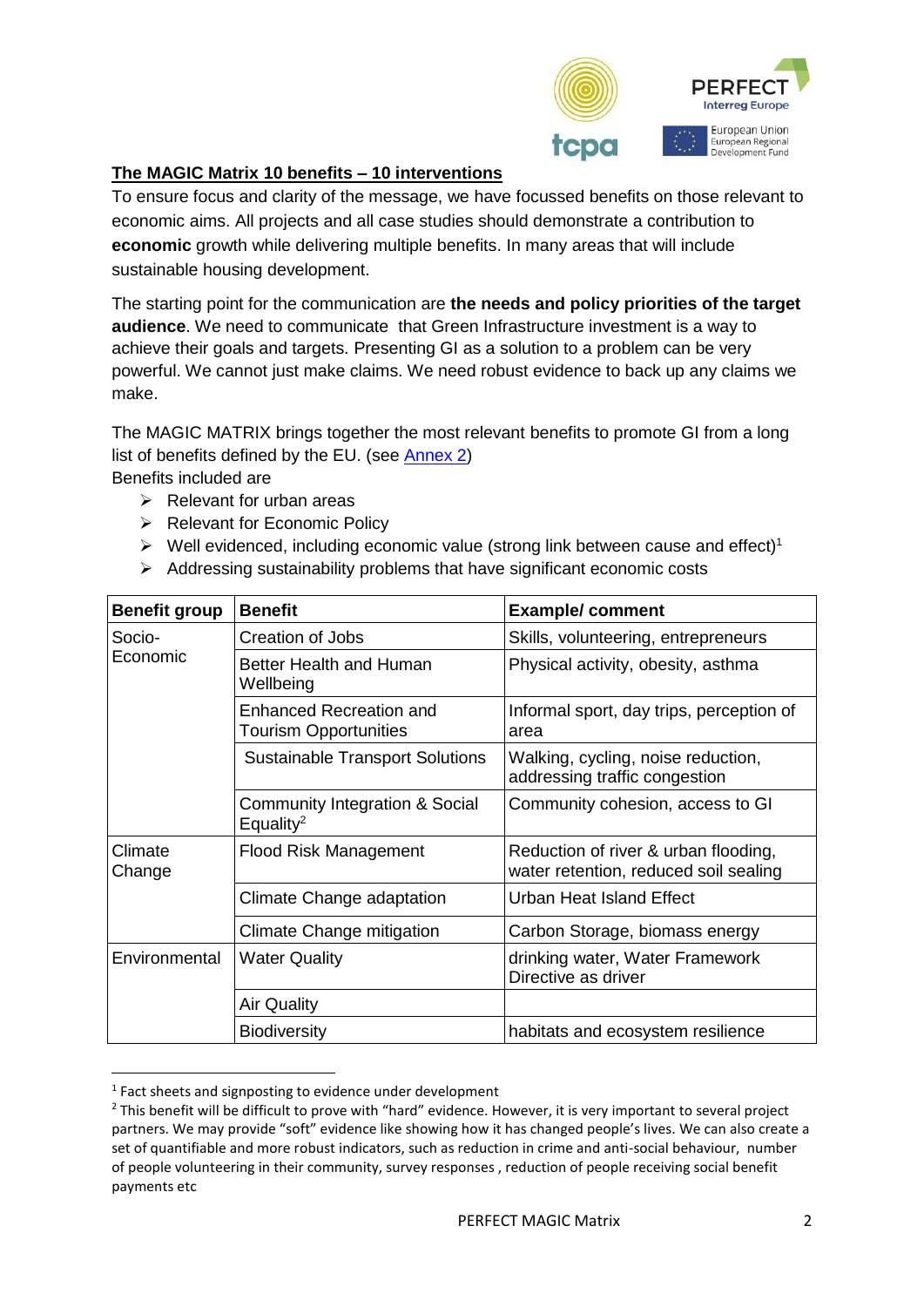

# **The MAGIC Matrix**

The Magic Matrix can address some challenging questions from the target audience:

- ➢ How exactly would you go about delivering those benefits?
- ➢ What kind of Green Infrastructure are you talking about?
- ➢ How will we get multiple benefits from one investment?
- ➢ Is the investment worth it? What will I get back?

The MAGIC matrix shows how a specific type of intervention (or action or investment) will deliver multiple benefits:

|                                                            |            | <b>GI Benefit</b> |                                                        |                          |                              |          |                          |           |             |           |                                         |
|------------------------------------------------------------|------------|-------------------|--------------------------------------------------------|--------------------------|------------------------------|----------|--------------------------|-----------|-------------|-----------|-----------------------------------------|
| GI<br><b>Intervention</b>                                  |            |                   | Jobs Health Rcr.&Tou Trans- Integr. & Flood CC<br>rism | port                     | Equal.                       |          | Risk Adap                | CC        | Water       | Air       | Bio-<br>Mitig quality Quality diversity |
| Green roof                                                 | $+$        | $++$              | $+$                                                    |                          | $\blacksquare$               | $^{+++}$ | $++$                     | $+$       | $+ + +$     | $+ + +$   | $++$                                    |
| Green facade                                               | $+$        | $++$              | $+$                                                    | $\overline{\phantom{a}}$ | $\qquad \qquad \blacksquare$ | $+$      | $+$                      | $\ddot{}$ | $\ddot{}$   | $+ + +$   | $+$                                     |
| Wetland<br>creation                                        | $+$        | $\ddot{}$         | $+$                                                    |                          | $\overline{\phantom{0}}$     | $+ + +$  | $\ddot{}$                | $+ + +$   | $+ + +$     |           | $^{+++}$                                |
| Woodland<br>creation<br>(rural)                            | $++$       | $++$              | $++$                                                   |                          |                              | $++$     | $\overline{\phantom{0}}$ | $^{+++}$  | $++$        | $+$       | $^{+++}$                                |
| Urban tree<br>planting                                     | $+$        | $+ + +$           | $\ddot{}$                                              | $+ + +$                  | $+ + +$                      | $+ + +$  | $+ + +$                  | $++$      | $+ + +$     | $^{+++}$  | $++$                                    |
| Greenspace<br>creation                                     | $\ddot{+}$ | $+ + +$           | $+ + +$                                                | $+ + +$                  | $+ + +$                      | $+ + +$  | $+ + +$                  | $\ddot{}$ | $+$         | $+ + +$   | $++$                                    |
| Greenspace<br>enhancement                                  | $\ddot{}$  | $++$              | $++$                                                   | $\ddotmark$              | $++$                         | $+$      | $++$                     | $\ddot{}$ | $\ddotmark$ | $++$      | $++$                                    |
| <b>SUDS</b><br>scheme                                      | $++$       | $++$              | $\ddot{}$                                              | $+$                      | $+$                          | $+ + +$  | $++$                     | $\ddot{}$ | $++$        | $\ddot{}$ | $++$                                    |
| Sust. &<br>Innovative<br>Farming<br>practices <sup>3</sup> | $++$       | $\ddot{}$         | $\ddot{}$                                              |                          | $\ddot{}$                    | $++$     |                          | $++$      | $^{+++}$    | $\ddot{}$ | $+ + +$                                 |
| People<br>Project <sup>4</sup>                             | $++$       | $^{\mathrm{+++}}$ |                                                        | $++$                     | $+ + +$                      |          |                          |           | $\ddot{}$   | $\ddot{}$ | $\ddot{}$                               |

1

**Benefits** – none (no evidence) + Low (limited evidence) ++ Medium (some evidence) +++ High (robust evidence)

<sup>&</sup>lt;sup>3</sup> E.g. local food, change in land management (for flood risk management), organic or urban farming <sup>4</sup> All the other investment types are capital investment. This one is about working with the community, so that people use new or existing GI assets to the best effect, e.g. exercise in greenspace for health, environmental volunteering, citizen science projects etc. This also includes promotion of GI and awareness raising.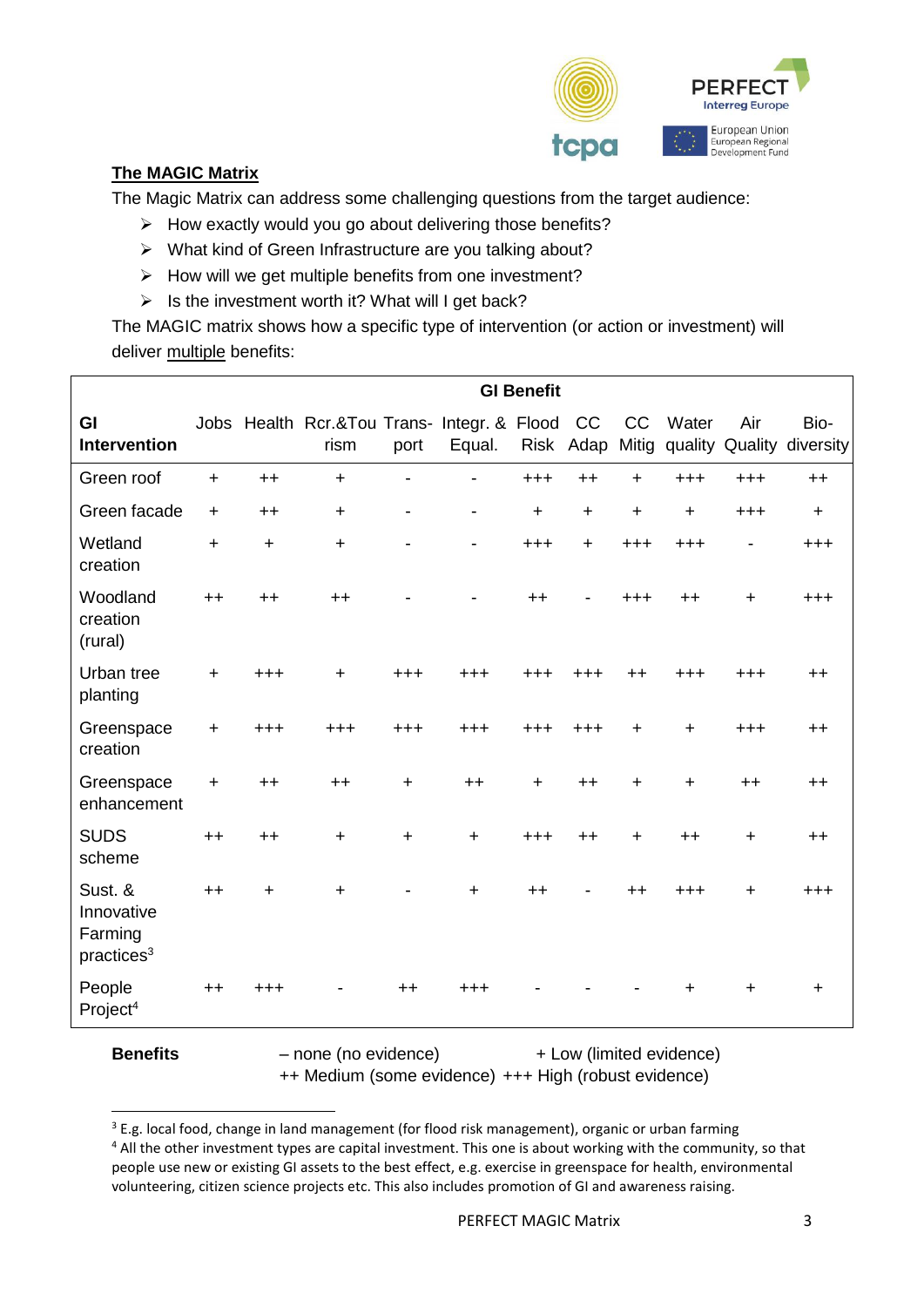

## **Using the MAGIC Matrix**

- $\triangleright$  The Magic Matrix is an approach, a way of thinking
- ➢ **Use the Magic Matrix to guide your action plan development**
- ➢ **Use the Magic Matrix to develop a Monitoring and Evaluation framework for your action plan**
- ➢ **Individual aspects of your monitoring and evaluation may later inform an Interreg "Good Practice" example or a PERFECT case study** (TCPA will lead and co-ordinate both)
- $\triangleright$  Focus on the benefits and interventions that most matter to your location
- $\triangleright$  Bring in benefits (from long list) under the headings of Magic Matrix where possible (e.g. "reduction of soil sealing" under "flood risk management")
- $\triangleright$  IF you have really strong (economic) evidence, that does not seem to fit under the headings of the Magic Matrix, do not let this stop you presenting this to decision makers anyway
- $\triangleright$  Use it for communication and influencing (advocacy, championing)
- ➢ Collect as much information as possible about the problems your beneficial GI investment will be the solution to the problem. The bigger the problem, the greater the need for a solution!
- ➢ Collect as much (local & national) evidence as possible linking the investment and the benefits
- ➢ Make use of generic academic and international evidence
- $\triangleright$  Develop a detailed "story" for the most important "cells" in the above Matrix
- $\triangleright$  Example for green roofs (apply to other interventions):
	- o How exactly will creating green roofs contribute to air quality?
	- o What kind of green roofs do you need?
	- o Where will it be?
	- $\circ$  What does the scientific literature say how green roofs reduce air pollution?
	- o What kind of air pollution do green roofs reduce best?
	- o What is the expected reduction in %?
	- o What is the positive impact on human health?
	- o Why? How does this work?
	- o What are expected cost savings in the health system?
- $\triangleright$  Make use of the fact sheets that we will develop as part of the PERFECT project to help make your argument to policy makers
- $\triangleright$  Collect local and country-specific evidence of the benefits (qualitative, quantitative and economic €€) to strengthen the business case for investment in GI.
- <span id="page-3-0"></span>➢ Case studies and "people stories" can support the multiple benefits of GI interventions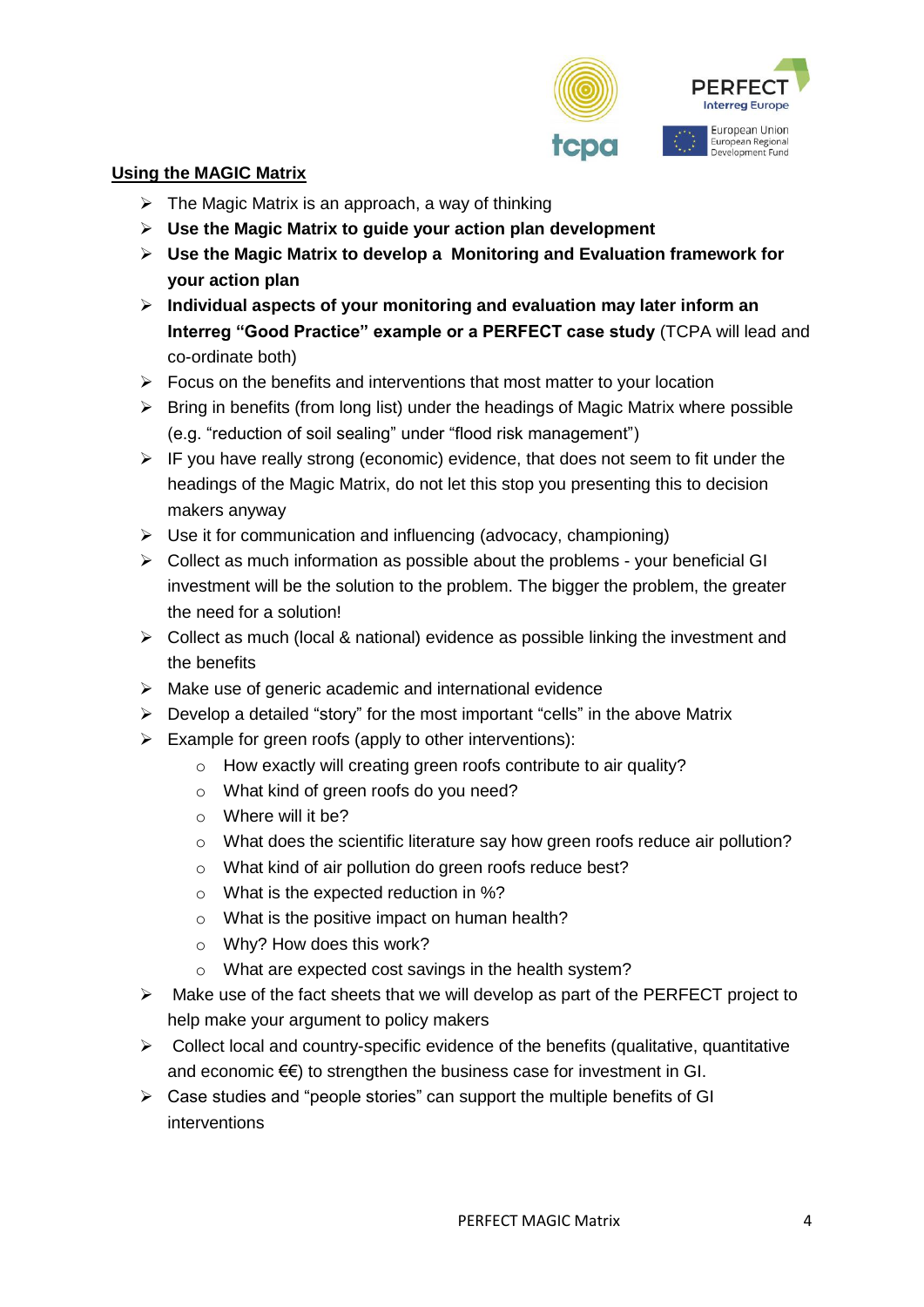

# **Annex 1 Target Policy documents of PERFECT partners**

<span id="page-4-0"></span>

| Ref            | <b>Location</b>                          | responsible body                                                                                                                    | Rural/<br>urban     | policy document                                                                                           | <b>Structural</b><br><b>Funds</b><br>link |
|----------------|------------------------------------------|-------------------------------------------------------------------------------------------------------------------------------------|---------------------|-----------------------------------------------------------------------------------------------------------|-------------------------------------------|
| $\mathbf{1}$   | Cornwall<br>(UK)                         | <b>Cornwall County Council</b>                                                                                                      | mainl<br>y rural    | <b>European Structural</b><br>Investment Fund/<br><b>ERDF/Thematic</b><br>objective 6<br>(Cornwall)       | Yes                                       |
| $\overline{2}$ | Somogy<br>County<br>(Hungary)            | Managing Authority for Reg.<br>Dev.Prog., Deputy State-<br>Secretariat of Ec. Dev. Prog.,<br>Ministry for National Economy          | rural               | <b>Territorial and</b><br>Settlement<br>Development<br>Programme<br>operational<br>Programme              | Yes                                       |
| $\overline{3}$ | Ferrara<br>(Italy)                       | Municipality of Ferrara                                                                                                             | urban               | <b>Ferrara Council</b><br><b>Structural Plan</b>                                                          | N <sub>o</sub>                            |
| $\overline{4}$ | Styria<br>(Austria)                      | <b>Provincial Government of</b><br>Styria, Department for<br>environment and spatial<br>planning                                    | rural<br>&<br>urban | <b>Spatial Planning</b><br>Law of Styria                                                                  | <b>No</b>                                 |
| 5              | <b>Bratislava</b><br>(Slovakia)          | Ministry of the Environment of<br>Slovak republic,<br>section of environmental<br>programmes and<br>projects                        | urban               | Operational<br><b>Programme Quality</b><br>of the Environment<br>for the 2014-2020<br>period (Bratislava) | Yes                                       |
| 6              | Kansen<br>Voor West<br>(Netherlan<br>ds) | City of Amsterdam                                                                                                                   | rural<br>&<br>urban | The ERDF<br>Operational<br>Programm Kansen<br>Voor West 2014-<br>2020                                     | Yes                                       |
| $\overline{7}$ | Ljubljana<br>(Slovenia)                  | Ministry for Environment and<br>Spatial Planning,<br><b>Directorate for Spatial</b><br>Planning, Construction and<br>Housing (MESP) | urban               | OP for the<br>implementation of<br>the EU Cohesion<br>Policy 2014-2020                                    | Yes                                       |